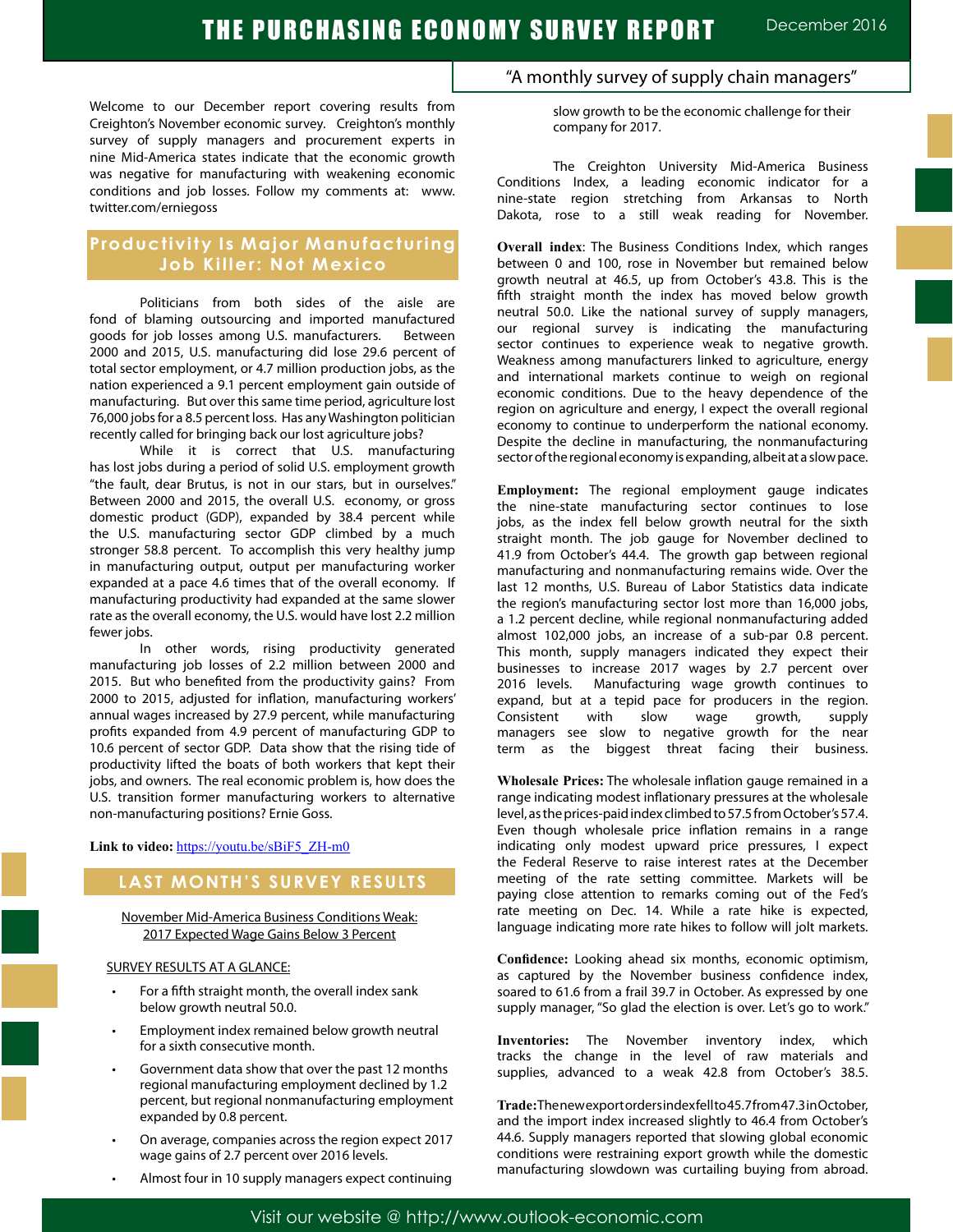# THE PURCHASING ECONOMY SURVEY REPORT

### "A monthly survey of supply chain managers"

December 2016

# "A monthly survey of supply chain managers"

| ber |  |  |  |
|-----|--|--|--|
|     |  |  |  |
|     |  |  |  |
|     |  |  |  |
|     |  |  |  |
|     |  |  |  |
|     |  |  |  |

| tor |  |  |  |
|-----|--|--|--|
| for |  |  |  |
|     |  |  |  |
|     |  |  |  |
|     |  |  |  |
| ped |  |  |  |
|     |  |  |  |

| v |  |  |  |
|---|--|--|--|
| v |  |  |  |
|   |  |  |  |



# THE PURCHASING ECONOMY SURVEY REPORT December 2016

**Other components:** Components of the November Business Conditions Index were new orders at 46.4, up from 41.4 in October; production or sales index was 48.2, up from 39.1 in October; and delivery speed of raw materials and supplies declined to 53.6 from last month's 55.6.

The Creighton Economic Forecasting Group has conducted the monthly survey of supply managers in nine states since 1994 to produce leading economic indicators of the Mid-America economy. States included in the survey are Arkansas, Iowa, Kansas, Minnesota, Missouri, Nebraska, North Dakota, Oklahoma and South Dakota.

The forecasting group's overall index, referred to as the Business Conditions Index, ranges between 0 and 100. An index greater than 50 indicates an expansionary economy over the course of the next three to six months. The Business Conditions Index is a mathematical average of indices for new orders, production or sales, employment, inventories and delivery lead time. This is the same methodology, used since 1931, by the Institute for Supply Management, formerly the National Association of Purchasing Management.

## **MID-AMERICA STATES**

#### ARKANSAS

Arkansas' overall index for November rose to 47.7 from 41.5 in October. Components of the index from the monthly survey of supply managers were new orders at 45.9, production or sales at 47.7, delivery lead time at 55.3, inventories at 47.0, and employment at 42.8. As in October, gains for nondurable goods manufacturers in the state were more than offset by losses for the larger durable goods sector. Percent change in jobs over last 12 months; Manufacturing, -1.0 percent; All nonfarm, 0.9 percent.

#### IOWA

The November Business Conditions Index for Iowa sank to 48.3 from October's 48.9. Components of the overall index from the monthly survey of supply managers were new orders at 46.1, production or sales at 47.9, delivery lead time at 55.8, employment at 43.2, and inventories at 48.4. Both durable and nondurable goods manufacturers experienced pullbacks in economic activity. Percent change in jobs over last 12 months; Manufacturing, -2.4 percet; All nonfarm, 1.1 percent.

#### **KANSAS**

The Kansas Business Conditions Index for November increased to 44.4 from 43.7 in October. Components of the leading economic indicator from the monthly survey of supply managers were new orders at 45.1, production or sales at 46.9, delivery lead time at 49.8, employment at 40.6, and inventories at 39.4. Gains for non-durable goods producers were more than offset by losses for durable goods producers. Percent change in jobs over last 12 months; Manufacturing, -0.2 percent; All nonfarm, -0.4 percent.

#### MINNESOTA

The November Business Conditions Index for Minnesota fell to 46.5 from October's 48.7. Components of the overall November index from the monthly survey of supply managers were new orders at 45.9, production or sales at 47.7, delivery lead time at 48.9, inventories at 47.0, and employment at 42.8. Both durable and non-durable goods producers detailed pullbacks for the month. Percent change in jobs over last 12 months; Manufacturing, -0.4 percent; All nonfarm, 1.1 percent.

#### **MISSOURI**

The S&P/Case-Shiller home price index for Septemb climbed by 5.5% from 12-months earlier.

The November Business Conditions Index for Missouri rocketed

to 55.1, a regional high, from October's 41.6. Components of the overall November index from the survey of supply managers were new orders at 48.6, production or sales at 50.5, delivery lead time at 59.8, inventories at 59.9, and employment at 56.7. Both durable and nondurable goods producers recorded slight losses for the month. Percent change in jobs over last 12 months; Manufacturing, -0.3 percent; All nonfarm, 1.8 percent.

#### NEBRASKA

The November Business Conditions Index for Nebraska expanded to 45.0 from 43.3 in October. Components of the index from the monthly survey of supply managers were new orders at 45.3, production or sales at 47.0, delivery lead time at 51.0, inventories at 40.9, and employment at 41.0. Nondurable goods producers recorded gains while durable goods manufacturers detailed pullbacks for the month. Percent change in jobs over last 12 months; Manufacturing, 0.2 percent; All nonfarm, 0.4 percent.

> Follow Goss on twitter at http://twitter.com/erniegoss For historical data and forecasts visit our website at: http://www2.creighton.edu/business/economicoutlook/

#### NORTH DAKOTA

North Dakota's leading economic indicator for November once again sank below growth neutral 50.0. However, the Business Conditions Index for the month climbed to 47.6 from 40.5 in October. Components of the overall index from the monthly survey of supply managers were new orders at 45.9, production or sales at 47.7, delivery lead time at 54.7, employment at 42.8, and inventories at 40.9. Both durable and nondurable goods firms in the state, especially those linked to farming and energy, experienced pullbacks in economic activity for the month. Percent change in jobs over last 12 months; Manufacturing, -3.5 percent; All nonfarm, -1.8 percent.

#### OKLAHOMA

After moving above growth neutral for May, Oklahoma's Business Conditions Index has been below growth neutral 50.0 for six consecutive months. The November index sank to a regional low of 43.3 from 38.8 in October, also a regional low. Components of the overall November index from a survey of supply managers in the state were new orders at 44.8, production or sales at 46.6, delivery lead time at 48.9, inventories at 36.9, and employment at 36.9. Large losses for durable producers more than offset solid gains for non-durable goods manufacturers. Percent change in jobs over last 12 months; Manufacturing, -4.8 percent; All nonfarm, -0.7 percent.

#### **SOUTH DAKOTA**

The Business Conditions Index for South Dakota improved to 50.2 from October's 46.8. Components of the overall index for the November survey of supply managers in the state were new orders at 46.6, production or sales at 48.3, delivery lead time at 58.8, inventories at 52.7, and employment at 44.5. Manufacturers in the state linked to agriculture, energy and international markets, detailed downturns in economic activity. Percent change in jobs over last 12 months; Manufacturing, -0.9 percent; All nonfarm, 2.5 percent.



### **THE BULLISH NEWS**

- • According to the latest estimate of growth in the U.S. economy, the nation's third quarter GDP advanced by an annualized 3.2% from the original estimate of 2.9%. That's getting close to being acceptable.
- • In November 2016, the U.S. job market added 178,000 jobs and the unemployment rate sank to a very healthy 4.6%. The unemployment rate for college graduates hit 2.3% while the jobless rate for high school dropouts rose to 7.9%.

# **THE BEARISH NEWS**

- • November average hourly earnings for private-sector workers declined by 3 cents from October to \$25.89.
- The Creighton PMI fell below growth neutral for November and the U.S. PMI stood at a weak 53.2 the month.
- Mortgage rates on a 30-year fixed rate mortgage jum to 4% from 3.3% since the presidential elections.

# **WHAT TO WATCH**

l,

Ĩ

- • **Federal Reserve (Fed) Meetings**: On Dec. 14, the interest rate setting committee of the Fed met and raised short term interest rates by 25 basis points ( ¼%). I am writing this before the decision but it looks like a "done deal." Look for any signal that another rate hike in the first quarter of 2017. This would be bearish news for stocks.
- • **CPI:** On Dec. 15 and Jan. 18, the Bureau of Labor Statistics will release the consumer price indices for November and December, respectively.
- • **10-Year U.S. Treasury yield:** Since the Presidential election, the yield on the 10-year U.S. Treasury bond has risen by ½% (50 basis points). Due to rising expected inflation, lenders have increased mortgage rates. If inflationary expectations continue to expand, so will the 10-year bond yield and mortgage rates.

# **Goss Eggs (Recent Dumb Economic Moves)**

 • It took four years to construct a new runway at the Seattle-Tacoma Airport, but that was preceded by 15 years of applying and receiving the necessary regulatory approval. Thus, if incoming President Trump is going to boost infrastructure spending, he is going to have to battle regulation as much as funding.

Survey results for December will be released on the first business day of next month, January 2.